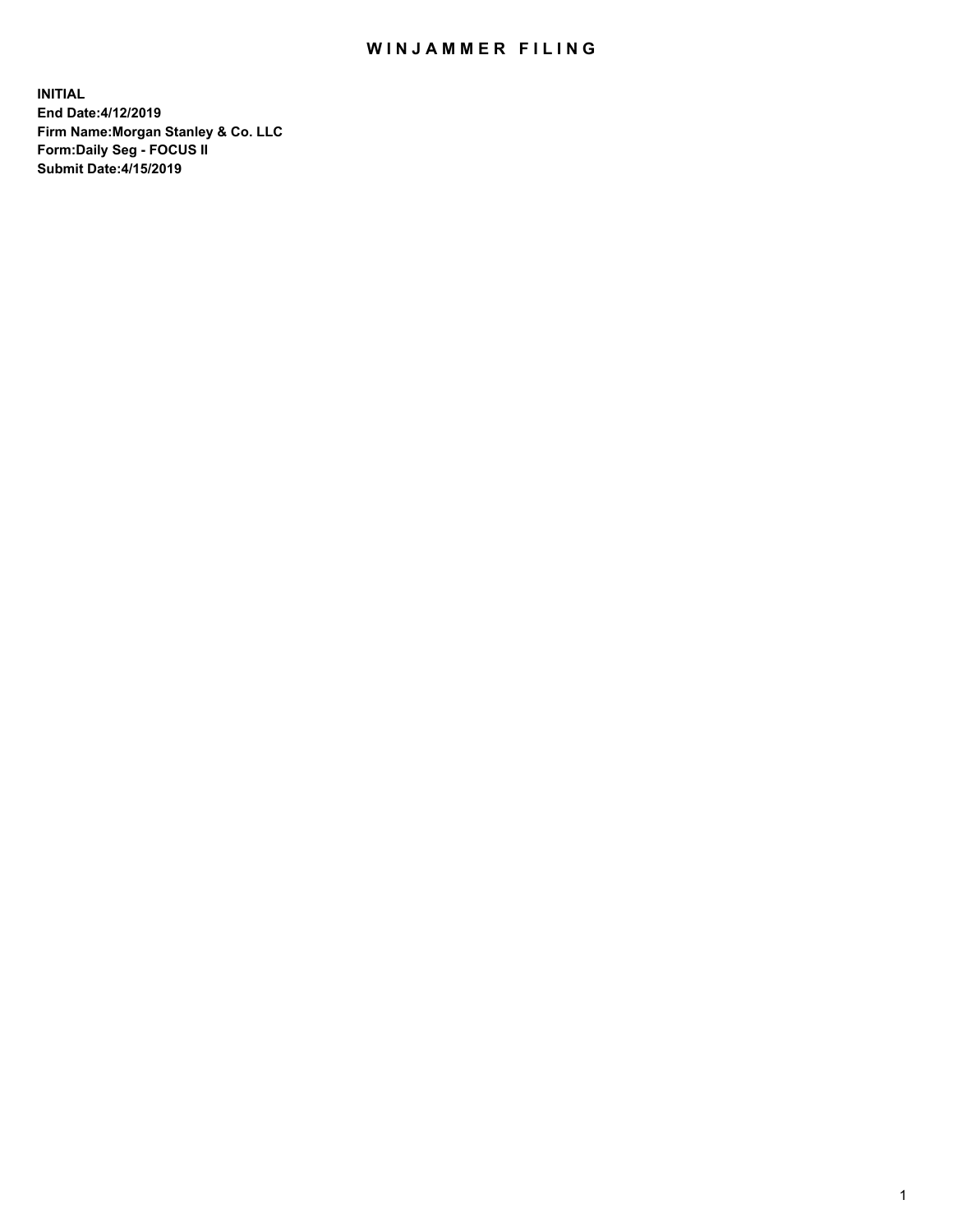**INITIAL End Date:4/12/2019 Firm Name:Morgan Stanley & Co. LLC Form:Daily Seg - FOCUS II Submit Date:4/15/2019 Daily Segregation - Cover Page**

| Name of Company                                                                   | Morgan Stanley & Co. LLC     |
|-----------------------------------------------------------------------------------|------------------------------|
| <b>Contact Name</b>                                                               | <b>Ikram Shah</b>            |
| <b>Contact Phone Number</b>                                                       | 212-276-0963                 |
| <b>Contact Email Address</b>                                                      | Ikram.shah@morganstanley.com |
| FCM's Customer Segregated Funds Residual Interest Target (choose one):            |                              |
| a. Minimum dollar amount: ; or                                                    | 235,000,000                  |
| b. Minimum percentage of customer segregated funds required:% ; or                | <u>0</u>                     |
| c. Dollar amount range between: and; or                                           | <u>0 0</u>                   |
| d. Percentage range of customer segregated funds required between: % and %.       | 00                           |
| FCM's Customer Secured Amount Funds Residual Interest Target (choose one):        |                              |
| a. Minimum dollar amount: ; or                                                    | 140,000,000                  |
| b. Minimum percentage of customer secured funds required:%; or                    | <u>0</u>                     |
| c. Dollar amount range between: and; or                                           | 0 <sub>0</sub>               |
| d. Percentage range of customer secured funds required between:% and%.            | 0 <sub>0</sub>               |
| FCM's Cleared Swaps Customer Collateral Residual Interest Target (choose one):    |                              |
| a. Minimum dollar amount: ; or                                                    | 92,000,000                   |
| b. Minimum percentage of cleared swaps customer collateral required:% ; or        | <u>0</u>                     |
| c. Dollar amount range between: and; or                                           | 0 Q                          |
| d. Percentage range of cleared swaps customer collateral required between:% and%. | 00                           |

Attach supporting documents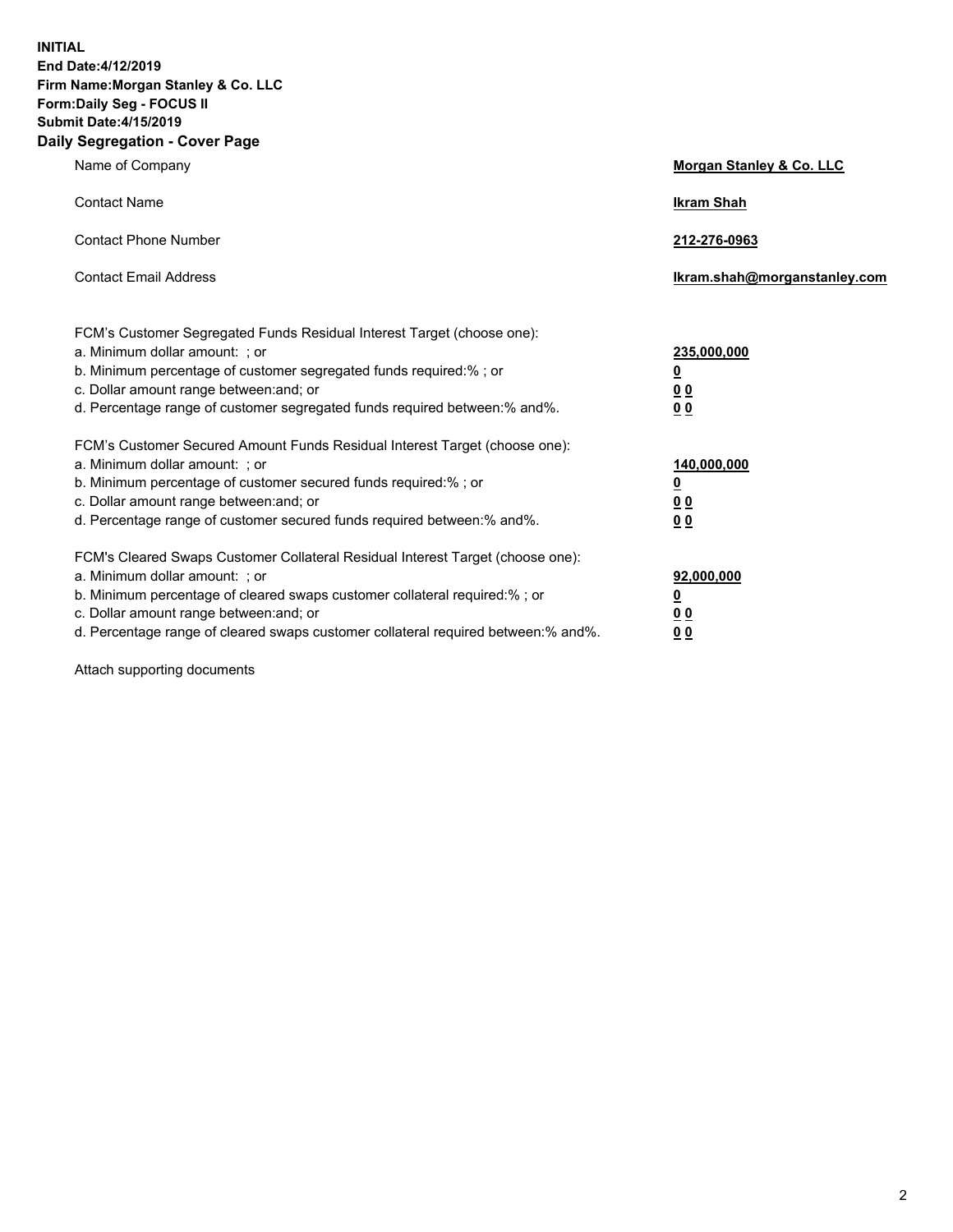## **INITIAL End Date:4/12/2019 Firm Name:Morgan Stanley & Co. LLC Form:Daily Seg - FOCUS II Submit Date:4/15/2019 Daily Segregation - Secured Amounts**

Foreign Futures and Foreign Options Secured Amounts Amount required to be set aside pursuant to law, rule or regulation of a foreign government or a rule of a self-regulatory organization authorized thereunder 1. Net ledger balance - Foreign Futures and Foreign Option Trading - All Customers A. Cash **2,957,506,282** [7315] B. Securities (at market) **2,075,772,764** [7317] 2. Net unrealized profit (loss) in open futures contracts traded on a foreign board of trade **431,636,650** [7325] 3. Exchange traded options a. Market value of open option contracts purchased on a foreign board of trade **13,983,762** [7335] b. Market value of open contracts granted (sold) on a foreign board of trade **-10,312,175** [7337] 4. Net equity (deficit) (add lines 1. 2. and 3.) **5,468,587,283** [7345] 5. Account liquidating to a deficit and account with a debit balances - gross amount **29,995,377** [7351] Less: amount offset by customer owned securities **-27,856,268** [7352] **2,139,109** 6. Amount required to be set aside as the secured amount - Net Liquidating Equity Method (add lines 4 and 5) 7. Greater of amount required to be set aside pursuant to foreign jurisdiction (above) or line 6. FUNDS DEPOSITED IN SEPARATE REGULATION 30.7 ACCOUNTS 1. Cash in banks A. Banks located in the United States **409,355,985** [7500]

- 
- 2. Securities
	- A. In safekeeping with banks located in the United States **164,282,354** [7540]
	- B. In safekeeping with other banks qualified under Regulation 30.7 **0** [7560] **164,282,354** [7570]
- 3. Equities with registered futures commission merchants
	-
	- B. Securities **0** [7590]
	- C. Unrealized gain (loss) on open futures contracts **288,735** [7600]
	- D. Value of long option contracts **0** [7610]
- E. Value of short option contracts **0** [7615] **7,453,585** [7620]
- 4. Amounts held by clearing organizations of foreign boards of trade
	- A. Cash **0** [7640]
	- B. Securities **0** [7650]
	- C. Amount due to (from) clearing organization daily variation **0** [7660]
	- D. Value of long option contracts **0** [7670]
	- E. Value of short option contracts **0** [7675] **0** [7680]
- 5. Amounts held by members of foreign boards of trade
	-
	-
	- C. Unrealized gain (loss) on open futures contracts **431,347,915** [7720]
	- D. Value of long option contracts **13,983,762** [7730]
	- E. Value of short option contracts **-10,312,175** [7735] **4,490,400,347**
- 6. Amounts with other depositories designated by a foreign board of trade **0** [7760]
- 7. Segregated funds on hand **0** [7765]
- 8. Total funds in separate section 30.7 accounts **5,663,514,485** [7770]
- 9. Excess (deficiency) Set Aside for Secured Amount (subtract line 7 Secured Statement Page 1 from Line 8)
- 10. Management Target Amount for Excess funds in separate section 30.7 accounts **140,000,000** [7780]
- 11. Excess (deficiency) funds in separate 30.7 accounts over (under) Management Target **52,788,093** [7785]

**0** [7305]

[7354] **5,470,726,392** [7355]

**5,470,726,392** [7360]

 B. Other banks qualified under Regulation 30.7 **592,022,214** [7520] **1,001,378,199** [7530]

A. Cash **7,164,850** [7580]

 A. Cash **2,143,890,435** [7700] B. Securities **1,911,490,410** [7710] [7740] **192,788,093** [7380]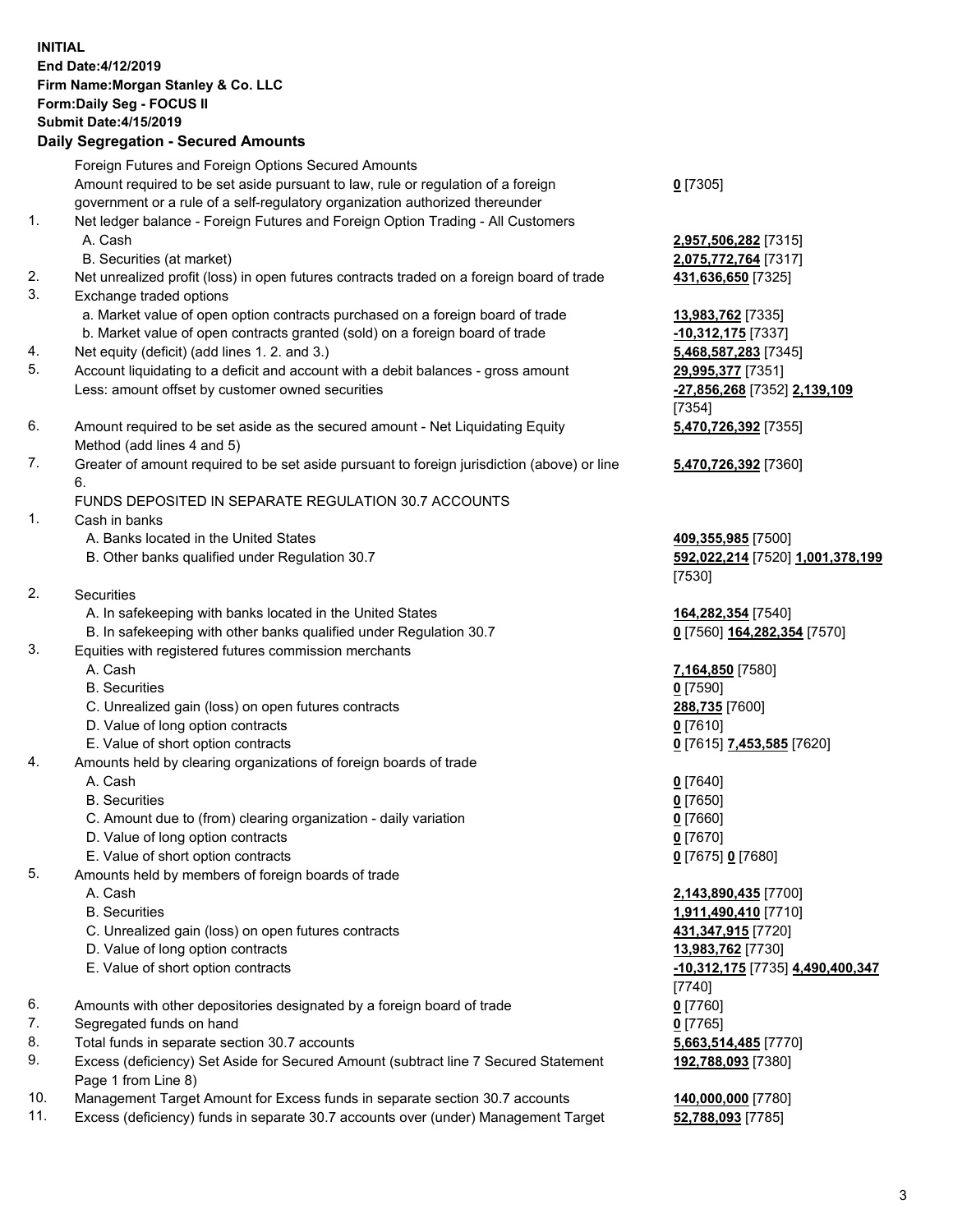**INITIAL End Date:4/12/2019 Firm Name:Morgan Stanley & Co. LLC Form:Daily Seg - FOCUS II Submit Date:4/15/2019 Daily Segregation - Segregation Statement** SEGREGATION REQUIREMENTS(Section 4d(2) of the CEAct) 1. Net ledger balance A. Cash **7,951,181,599** [7010] B. Securities (at market) **6,253,836,625** [7020] 2. Net unrealized profit (loss) in open futures contracts traded on a contract market **2,266,413,875** [7030] 3. Exchange traded options A. Add market value of open option contracts purchased on a contract market **248,400,213** [7032] B. Deduct market value of open option contracts granted (sold) on a contract market **-241,976,324** [7033] 4. Net equity (deficit) (add lines 1, 2 and 3) **16,477,855,988** [7040] 5. Accounts liquidating to a deficit and accounts with debit balances - gross amount **466,652,133** [7045] Less: amount offset by customer securities **-465,526,713** [7047] **1,125,420** [7050] 6. Amount required to be segregated (add lines 4 and 5) **16,478,981,408** [7060] FUNDS IN SEGREGATED ACCOUNTS 7. Deposited in segregated funds bank accounts A. Cash **4,401,563,137** [7070] B. Securities representing investments of customers' funds (at market) **0** [7080] C. Securities held for particular customers or option customers in lieu of cash (at market) **508,787,035** [7090] 8. Margins on deposit with derivatives clearing organizations of contract markets A. Cash **6,043,478,488** [7100] B. Securities representing investments of customers' funds (at market) **0** [7110] C. Securities held for particular customers or option customers in lieu of cash (at market) **5,745,049,590** [7120] 9. Net settlement from (to) derivatives clearing organizations of contract markets **48,847,922** [7130] 10. Exchange traded options A. Value of open long option contracts **248,400,213** [7132] B. Value of open short option contracts **-241,976,324** [7133] 11. Net equities with other FCMs A. Net liquidating equity **10,875,011** [7140] B. Securities representing investments of customers' funds (at market) **0** [7160] C. Securities held for particular customers or option customers in lieu of cash (at market) **0** [7170] 12. Segregated funds on hand **0** [7150] 13. Total amount in segregation (add lines 7 through 12) **16,765,025,072** [7180] 14. Excess (deficiency) funds in segregation (subtract line 6 from line 13) **286,043,664** [7190]

- 15. Management Target Amount for Excess funds in segregation **235,000,000** [7194]
- 16. Excess (deficiency) funds in segregation over (under) Management Target Amount Excess

**51,043,664** [7198]